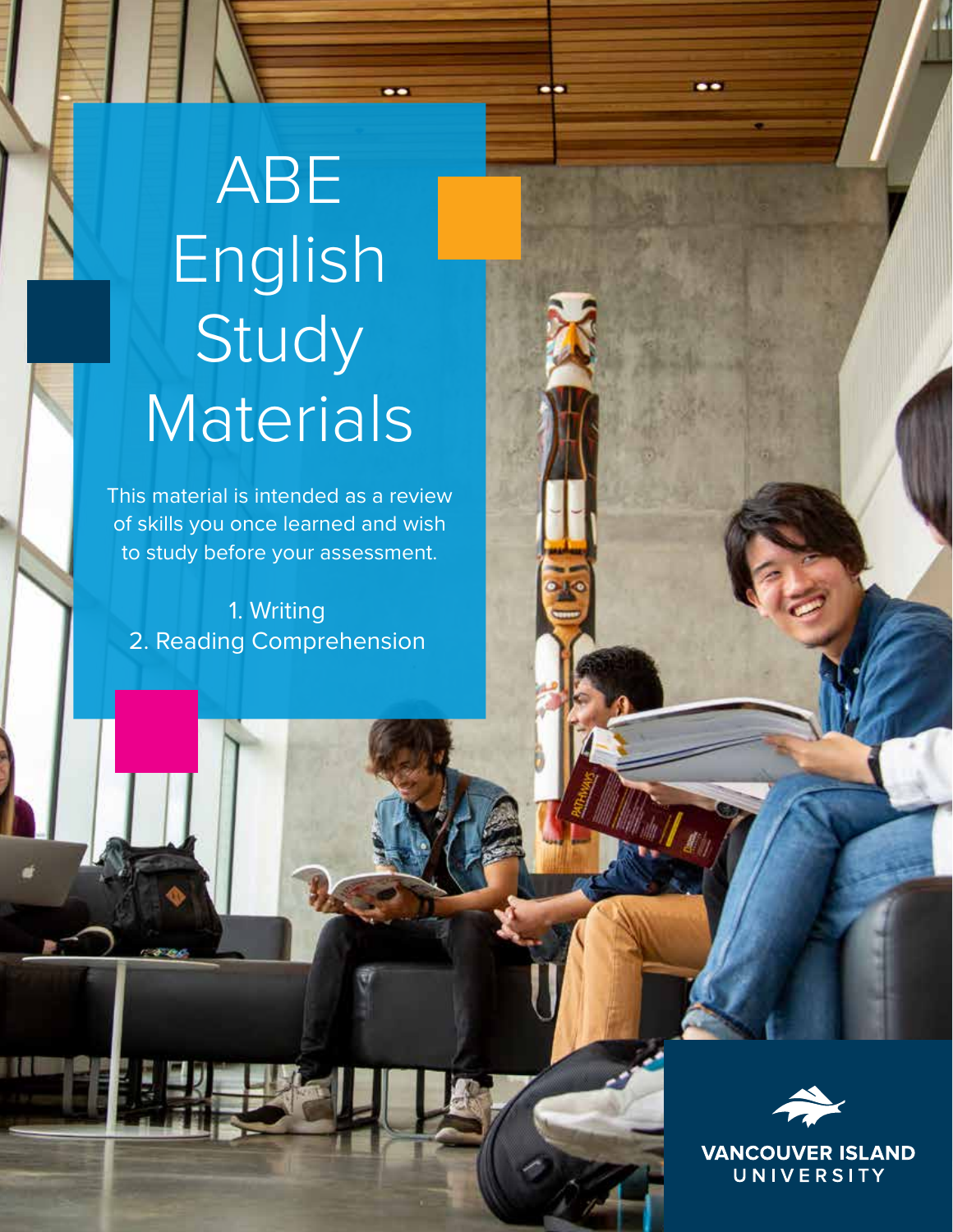# Adult Basic Education (ABE) ENGLISH ASSESSMENT WRITING SAMPLE

As part of your ABE English Assessment, you will be asked to give us a sample of your writing. We ask for this sample so that we can use it, along with your reading score, to talk with you about where to begin your English upgrading. We would like to encourage you to start at a level where you will gain the most benefit and learn the skills you need to succeed in your education.

#### **You will be given a list of topics to choose from.**

 If you know about essay structure, are familiar with what a "thesis" statement is, and feel able to write a detailed, well-organized essay, then do that. A good quality essay is required for placement in upper level classes.

If it has been a long time since you have done any writing, or if you don't feel confident about your writing skills, write a few sentences or a paragraph or two about one of the topics. We want to see an example of how you write (your writing style, not your handwriting).

*Or …* if you feel inspired and would like to write something longer (a page or so), then do so. We don't want you to spend a lot of time on your writing sample (60 minutes at the most), but it might help to do a brief outline to help you organize your thoughts before you start.

**\* Remember: This is not a test that you either "pass" or "fail". It is a reflection of where you are with your writing at this time. You will not be given a mark for your essay. We will be using your writing sample and your reading comprehension level to help you figure out where best to start your English upgrading.**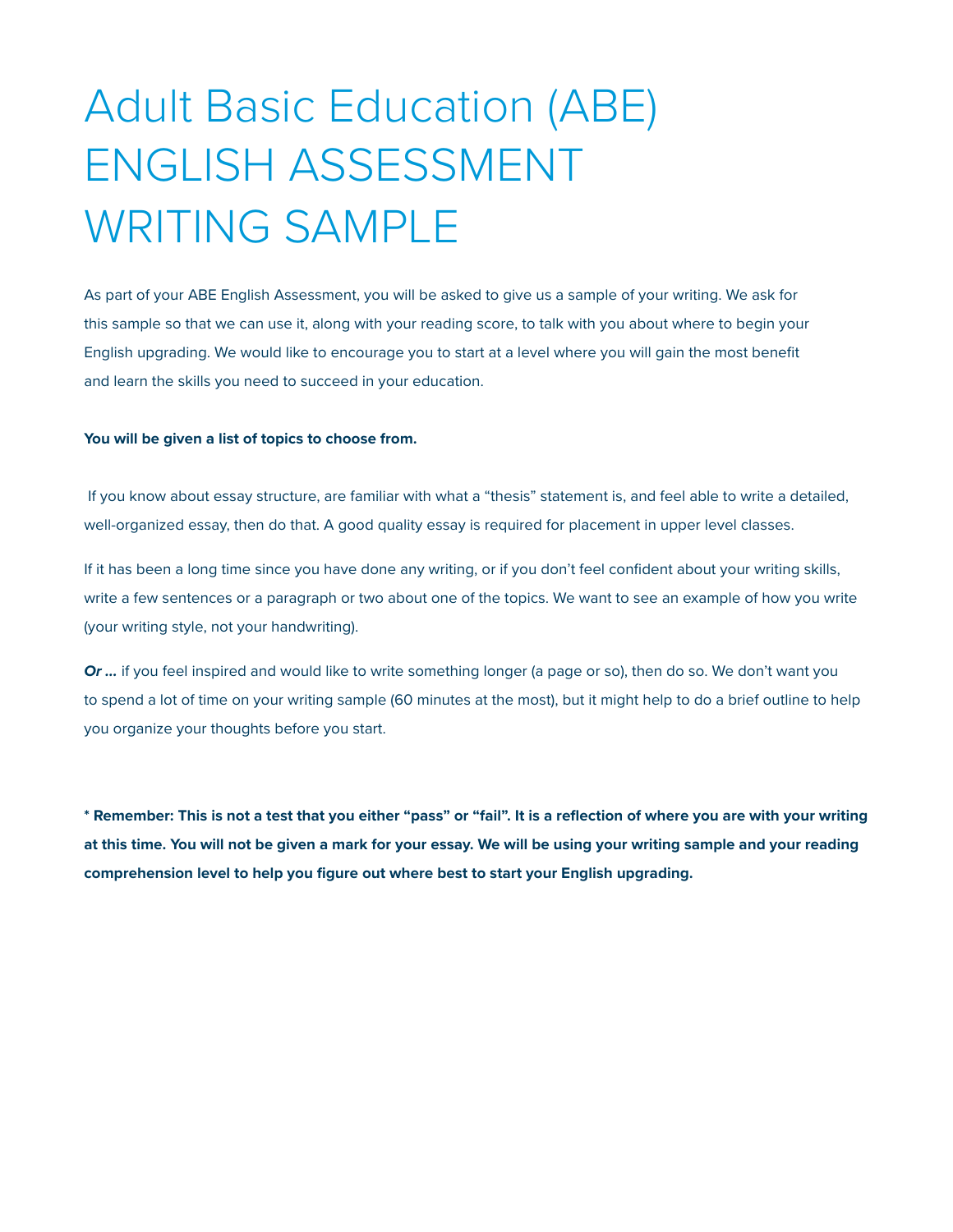# Adult Basic Education (ABE) READING COMPREHENSION STUDY MATERIALS

### **This material is intended as a review of skills you once learned and wish to study before your assessment.**

#### **1. Tips to get Started:**

- a) Look over the whole piece of writing. Notice its title.
- b) Notice its length.
- c) Read the first line of each paragraph to get an idea of how the writer has organized the piece.
- d) Read the first line of the last paragraph to get an idea of how it may finish.

#### **2. Read with concentration.**

Concentrate on the words **AND** the meaning of groups of words. If there are vocabulary words that are unknown to you, read the sentence and try to understand what is meant by the sentence, so that you can guess at the meaning of the word.

#### **3. When concentrating is challenging, try these strategies:**

- a) Read the questions **before** you read the piece. It may help to know what you are looking for!
- b) Read **out loud.** Your own voice can sometimes focus your mind **AND** eliminate outside distractions.
- c) Discuss the meaning as if you were telling someone else what you think it means. Sometimes having to express your thoughts can clarify them.

#### **4. The following are skills that are helpful when practicing reading:**

- a) Recalling details/facts/information
- b) Understanding main ideas
- c) Making inferences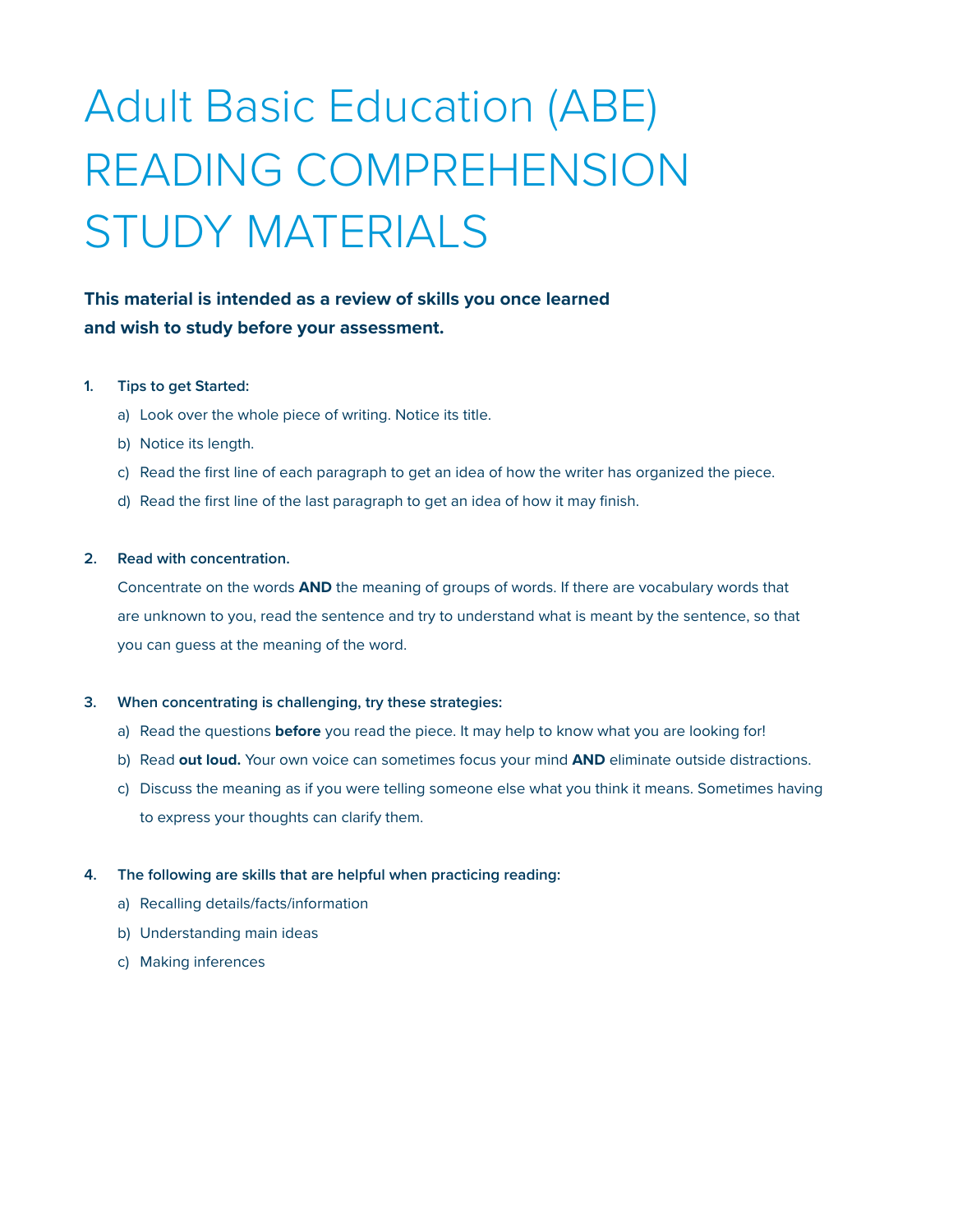# **A. Tips for recalling details, facts, and information**

- try to **get interested** in the details (readers recall what they are interested in)
- decide what is **most important** and what is probably not worth remembering (you can't remember everything)
- reread if you need to so that you ensure you understand
- go back and reread **after** you have read the question

#### **Sample Questions: (answers at the end of each exercise)**

**1. An adult drinks from one and one half to five, or more, quarts of water a day. Total daily intake depends on climate, workload, body size, and many other factors.**

One of the factors that determines the amount of water an adult drinks per day is:

- A. state of health
- B. body size
- C. age
- D. gender
- **2. Most of us think that the water we drink is safe. It usually is, but some of us are using poorly treated drinking water which has been spoiled by bacteria, toxic chemicals, metal, and a possible wide range of other pollutants.**

Most of the time our drinking water is:

- A. contaminated by bacteria
- B. contaminated by metals
- C. undrinkable
- D. safe to drink
- **3. At least 4,000 cases of water-borne illnesses occur each year in the U.S.A. The actual total may be ten times greater. Further, medical science has not yet determined the effects on people of long-term exposure to contaminated drinking water.**

Medical science does not know:

- A. how to protect people from contaminated drinking water
- B. why some drinking water is improperly treated
- C. the long-term effects of unsafe drinking water on people
- D. how much water is required for the average person

**Answers:** 1. B 2. D 3. C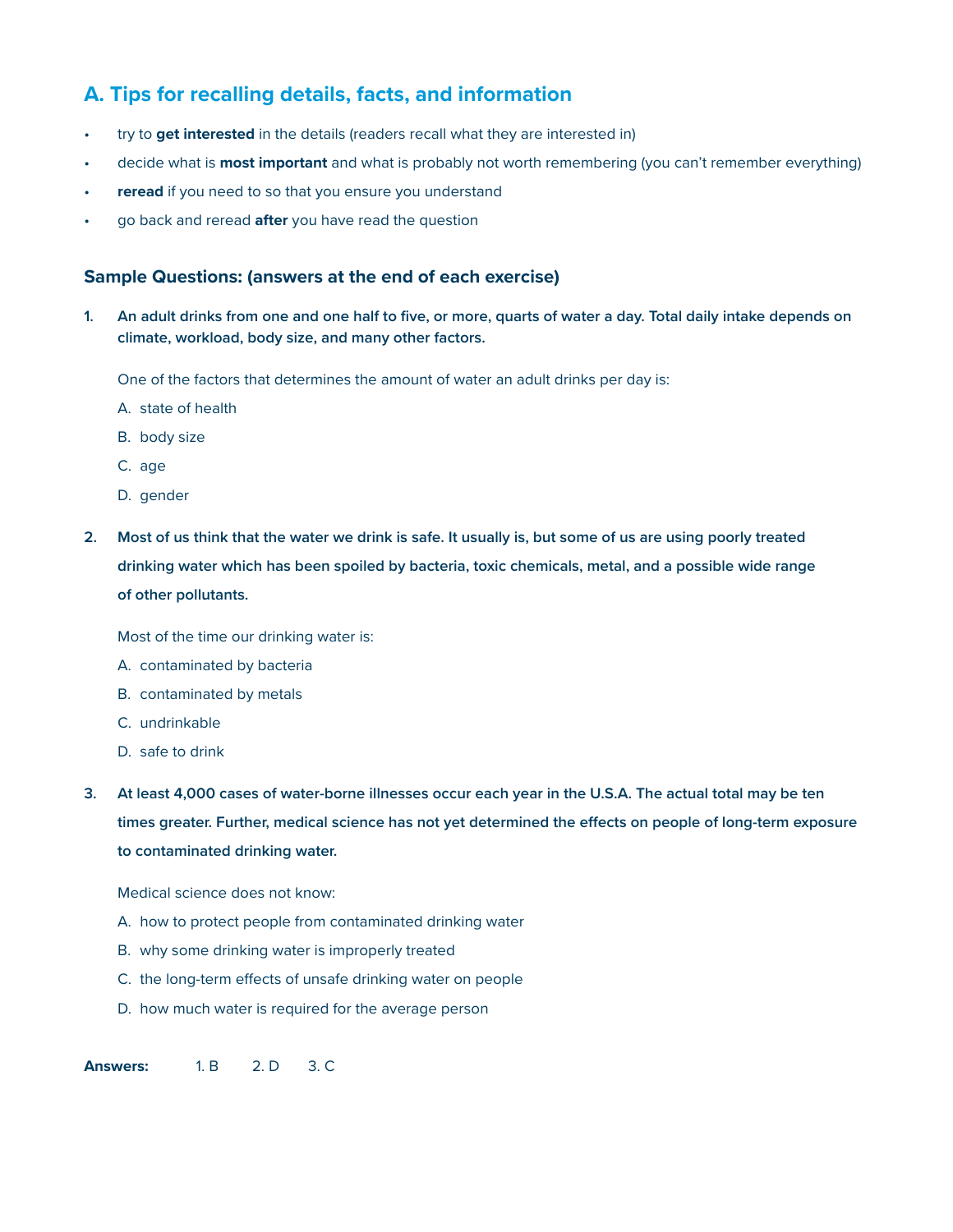#### **Read the following and answer the questions:**

There are several things that every defensive driver should learn. To begin with, the defensive driver should learn to drive courteously. That is, he should always let the other person have the right-of-way if there is any doubt. Also, the defensive driver should learn to anticipate, or guess, what the other driver is going to do next. This gives him time to get his car into a safer position, if necessary. Furthermore, every defensive driver should learn to give the proper signal before changing directions, allowing enough time for other drivers to react to it. Lastly, every defensive driver should learn to keep a safe distance between his car and the car ahead.

#### **1. A defensive driver is:**

- A. courteous
- B. an aggressive driver
- C. a slow driver
- D. a night driver

#### **2. The motto of the defensive driver should be:**

- A. If you drink, don't drive.
- B. A safe driver is a relaxed driver.
- C. Safe driving does not just happen; you have to work at it.
- D. When in doubt, give the other person the right-of-way.

#### **3. A defensive driver:**

- A. should learn to anticipate the actions of others
- B. should maintain a steady speed at all times
- C. never stops to pick up hitchhikers
- D. always checks the tires for air pressure

**Answers:** 1. A 2. D 3. A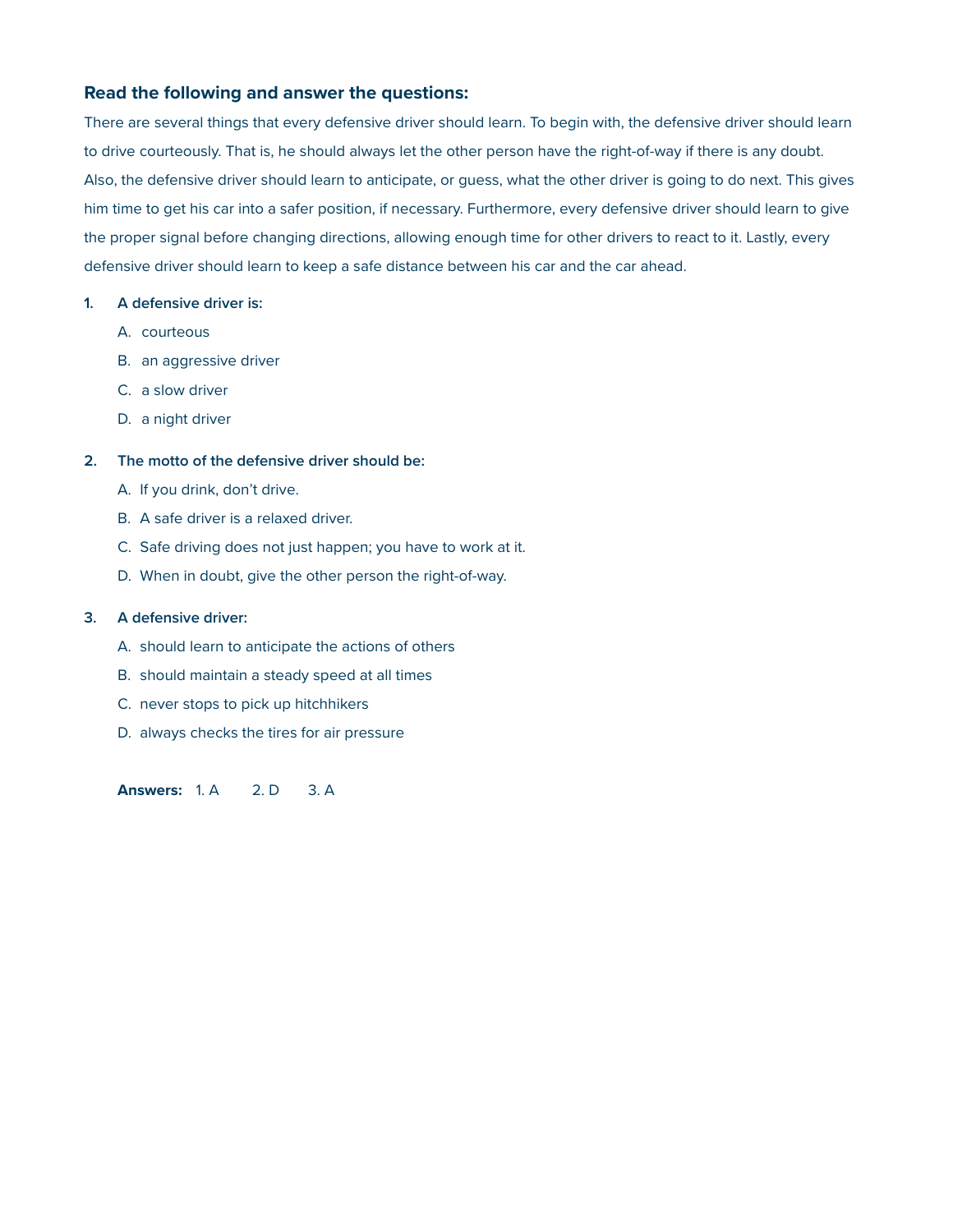## **B. Tips for understanding the main idea in a passage**

The main idea:

- is the most important idea in the passage.
- can be found at the beginning, in the middle or at the end of the passage.
- may be stated clearly or it may be implied.
- is supported by all the sentences in the passage.

#### **Sample Questions:**

1. If you, like most people, have trouble recalling the names of those people you have just met, try this. The next time you are introduced, plan to remember the names. Say to yourself, "I'll listen carefully, I'll repeat each person's name to be sure I've got it, and I will remember." You'll discover how effective the technique is and probably recall those names for the rest of your life.

The main idea of this passage maintains that memory:

- A. always operates at peak efficiency
- B. breaks down early in the day
- C. improves if new information is used immediately
- D. becomes unreliable when a person is tired

**Answers:** 1. C Supports are "discover how effective"; "probably recall those names for the rest …"

#### **Read the following and answer the questions:**

The federal government made an announcement on Monday. Indigenous people can now apply to reclaim their traditional names on passports and other government ID. The move comes in response to a call to action from the Truth and Reconciliation Commission(TRC) in 2015. The TRC calls on governments to allow survivors and their families to restore names changed by the residential school system. This applies to all individuals of First Nations, Inuit and Metis background. It will potentially affect hundreds of thousands of people. The name-changing process applies to passports, citizenship certificates, and permanent resident cards. People can now see their Indigenous name reflected on their government ID. This is not only a symbolic issue but a matter of profound identity and deep cultural meaning.

#### **1. Which sentence expresses the main idea of the paragraph?**

- A. The TRC calls on governments to allow survivors and their families to restore names changed by the residential school system.
- B. It will potentially affect hundreds of thousands of people.
- C. Indigenous people can now apply to reclaim their traditional names on passports and other government ID.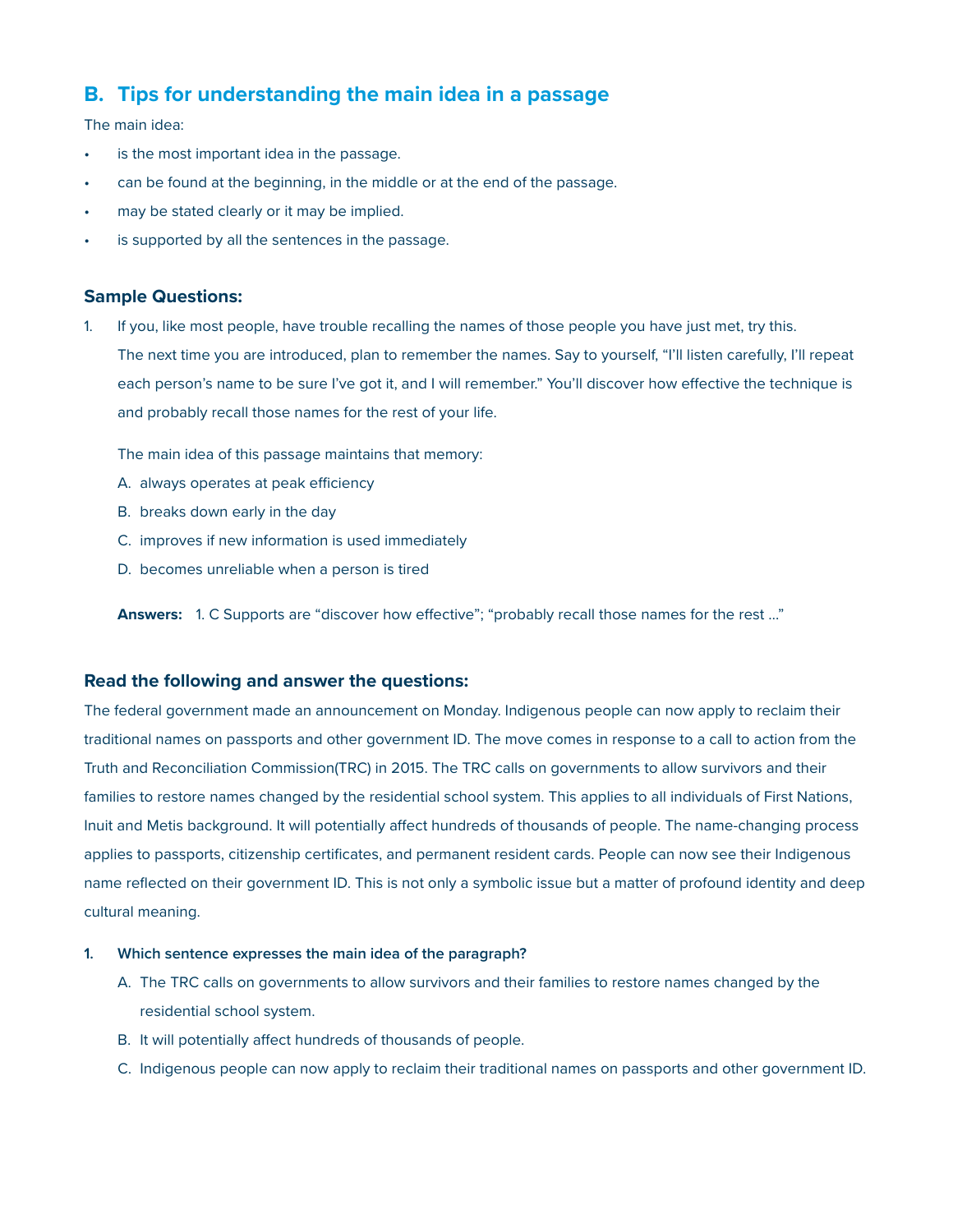#### **2. The author is most interested in:**

- A. Government announcements
- B. Different types of government ID
- C. People's current names
- D. Restoring names changed by the residential school system

#### **3. Which title best suits this paragraph?**

- A. Government Announcement
- B. Reclaiming Indigenous Traditional Names
- C. Residential School System
- D. Government ID

**Answers:** 1. C 2. D 3. B

Abridged from: Reynolds, Christopher. "Indigenous people can now reclaim traditional names on their passports and other ID." *First Nations Drum.* 5 Oct 2021.

### **C. Tips for making inferences**

Sometimes when you are reading you must go beyond the printed word on the page, to what is hinted at or likely to be true, given the set of facts. Inferences can only be made when there are facts to back them.

*e.g. "The old man staggered along the sidewalk, his torn, grey coat flapping in the wind."*

You might infer that the man is drunk, but really the facts don't substantiate that inference. That would be a guess. It could be that the man has been mugged, that he is sick, or that he has had a medical crisis such as a heart attack. All of these could be the case, or some other explanation may be possible. Unless the facts support the inference, it could be incorrect.

You can make accurate inferences when you:

- think about all the ideas that are presented.
- think about the suggested or implied meaning of the words used.
- ensure they are supported by facts.

The following words may be used when an inference is needed:

| 'implies that '  | 'infers that $\mathbb{R}^{\prime}$ | 'might be described as ' |
|------------------|------------------------------------|--------------------------|
| " indicates that | 'seems to be …'                    | 'can assume that '       |
| 'suggests '      | 'probably '                        | 'can conclude that '     |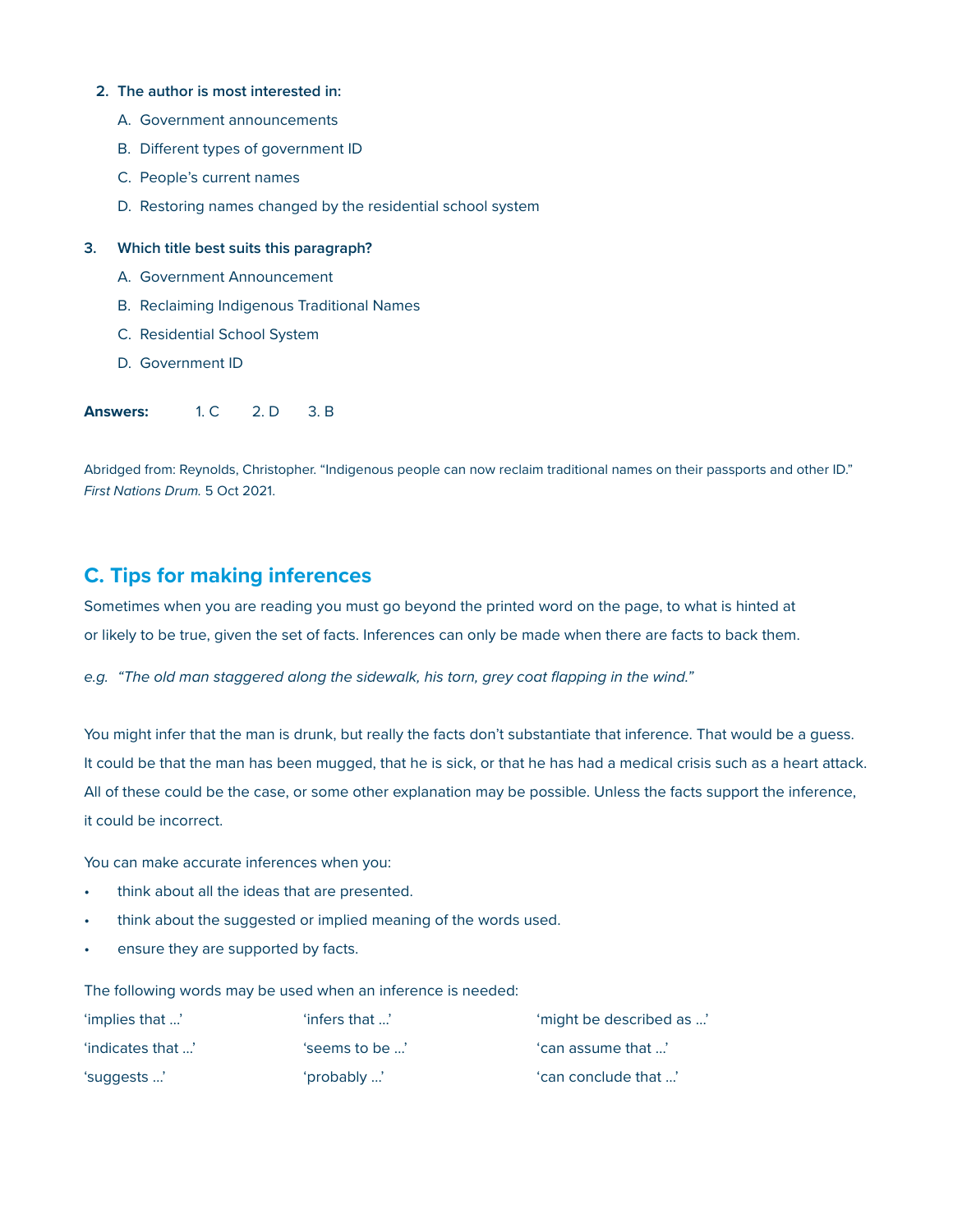#### **Read the following passage and answer the questions that follow it.**

Of all the farm animals a person might own, the goat is the best personal pet. For one thing, you can keep it for a longer time than other farm animals. Even after a doe is fully-grown and you are milking her, she will remain your pet. She will not lose her love of adventure or her "sense of humour". Goats nose over everything they see and they eat so many different things that people long ago thought that goats ate tin cans. A doe, often called a nanny goat, usually has a single birth. Sometimes, however, twins or even triplets are born. By the time a young kid is five months old, it may be taken from its mother and kept as a pet.

#### **1. The writer implies that most farm animals:**

- A. are hard to train
- B. enjoy being with people
- C. become independent as they grow older
- D. like to live with other animals

#### **2. The above paragraph suggests that goats are:**

- A. stubborn
- B. patient
- C. curious
- D. intelligent

#### **3. According to the paragraph, the idea that goats can eat tin cans:**

- A. is based on a fact
- B. was argued many years ago
- C. is untrue
- D. is certainly possible

**Answers:** 1. C 2. C 3. C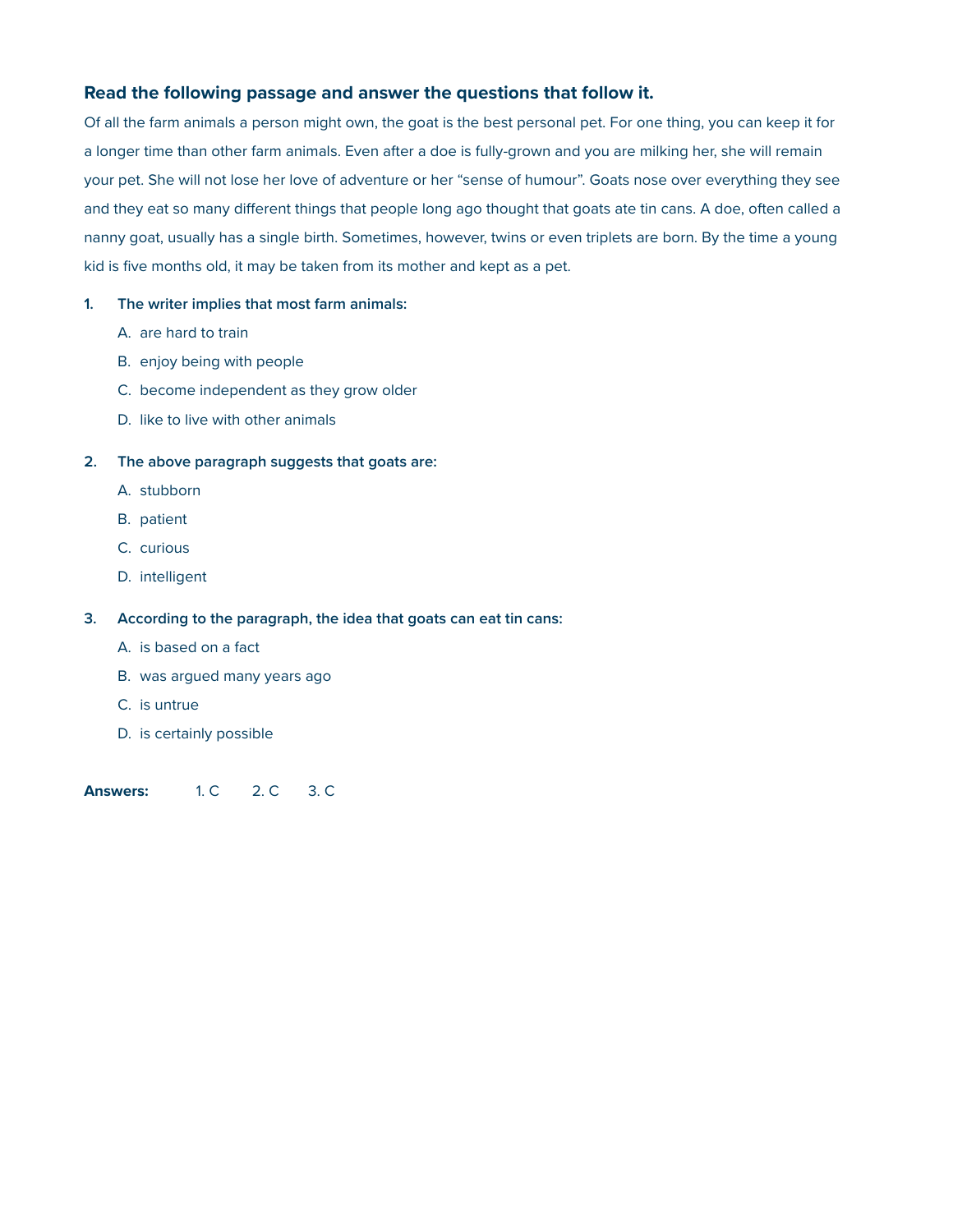#### **Sample reading and questions**

#### **Read the following passage and answer the questions that follow it.**

I was ignorant. I was young. I was broke. And I was scared. So I did the only thing that all those feelings added up to … I ran. I figured I didn't stand a chance of keeping the kids if the welfare caught up with me. And if I stayed in the neighbourhood and they came looking, they'd find me. So I packed up the little stuff we had, with Anthony in my arms and Jackie and Kim clinging to my skirt, got on the bus and rode over to the next town by the river - back where I started from. When we got down off the bus and I looked around, it was pretty much the way I remembered it, shack and all. But when I started going up and down the streets looking for a room to rent, I saw that the Kelvins weren't there any more. Almost all the faces were new.

#### **1. The paragraph suggests that the speaker is:**

- A. tired but happy
- B. worried but frank
- C. friendly and loyal
- D. trusting and kind

#### **2. The reader can infer that:**

- A. the story takes place in the summer
- B. the speaker finds a room to rent
- C. Anthony is the baby
- D. Jackie is older than Kim

#### **3. The speaker leads the reader to believe that:**

- A. she has worked hard all her life
- B. she came from a poor family
- C. she hates to leave the city
- D. she wants to live where no one knows her

#### **Answers:** 1. B 2. C 3. B

The information in the above section has been adapted from: *Comprehension Skills: Making an Inference.* Jamestown Publishers, 1974, pp. 9 - 21, 30, 38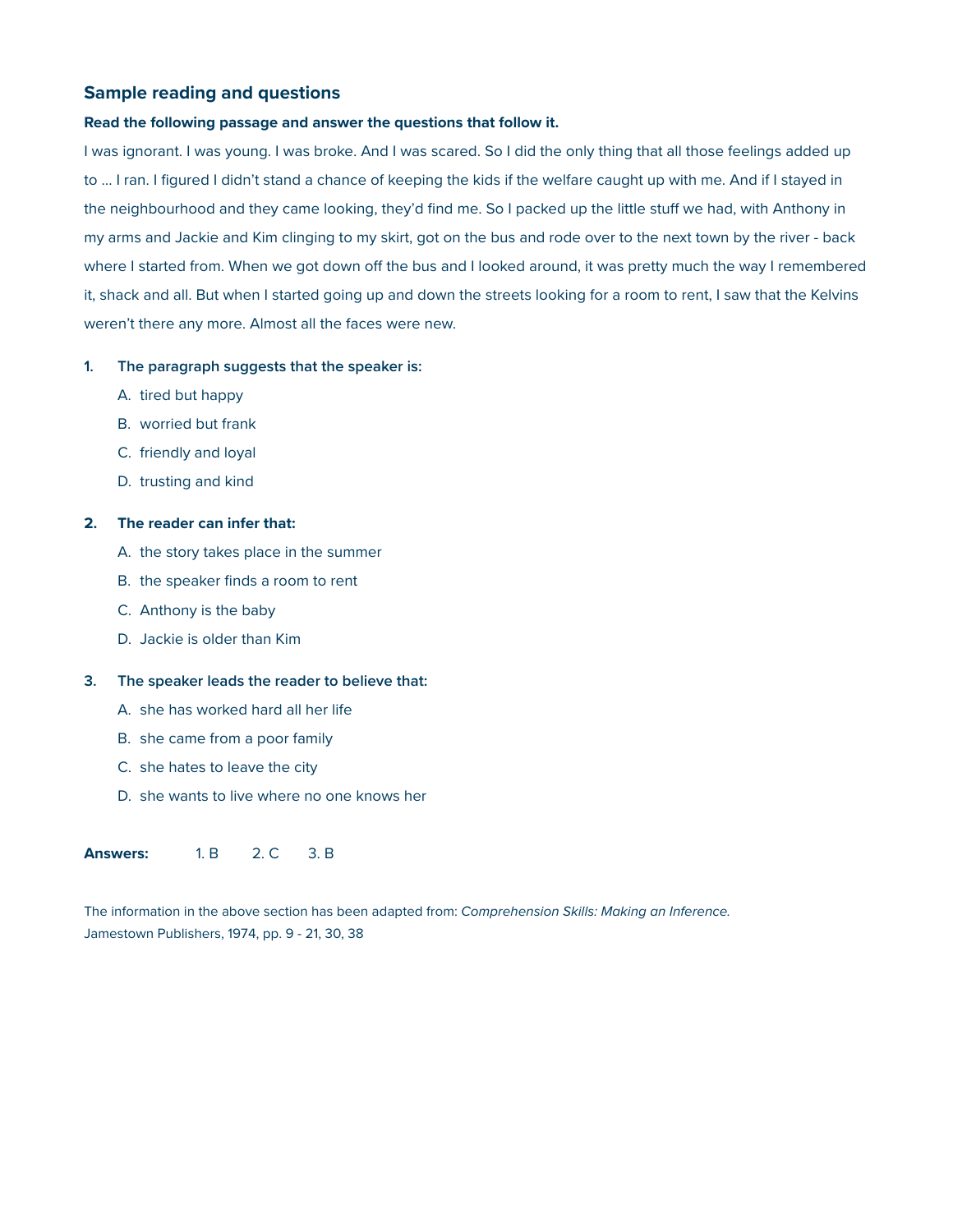#### **A Daily Record**

A diary is a daily personal record. In it the writer is free to record anything at all. This may include events, comments, ideas, reading notes, or any subject on one's mind. Diaries may be kept for various purposes – to record the experiences of one's life so as not to forget them, to record ideas that might prove useful, or simply to express oneself through the medium of the printed word.

In past centuries people in public life often kept diaries. These have become valuable sources of fact and interpretation for later historians. The private candid observations set down in these personal journals often provide truer pictures of an age than do records or other books, which may have been censored during that time. For the most part, these diaries were never intended to be read by others. The entries were made simply as aids to memory or as a form of relaxation.

In modern times, however, politicians and other people realize that their diaries will likely be read by historians or, in published form, by the public. Thus they may make entries with these readers in mind. As a result, their diaries may lose the confidential, intimate nature of the older ones. On the other hand, their entries may tend to be more complete and self-explanatory.

The most famous diary ever written in English was that kept by Samuel Pepys. A civilian official of the British army, Pepys made regular entries between 1660 and 1669. His diary starts at the beginning of the Restoration period in English history and describes many of the court intrigues and scandals of his day. The diary reveals Pepys as a man with many human weaknesses but one who was honest with himself. He wrote his entries in a combined code and shorthand that was not solved until more than 100 years after his death. The most famous diary of the 20th century was published with the simple title Diary of a Young Girl. It was more commonly known as The Diary of Anne Frank. Anne was a young Jewish girl whose diary records the two years her family spent in hiding, mostly in the Netherlands, trying to escape the Nazi persecutors of the Jews. She and her family were finally caught in August 1944. She was imprisoned and died at a concentration camp in Germany in March 1945.

#### **1. A diary is:**

- A. a report on world events
- B. a daily personal record
- C. a documentary

**2. The most famous diary ever written in English was kept by:**

- A. Samuel Johnson
- B. Samuel Pepys
- C. Anne Frank

#### **3. Diary of a Young Girl was written:**

- A. during the civil war
- B. in the 1940s
- C. during the 19th century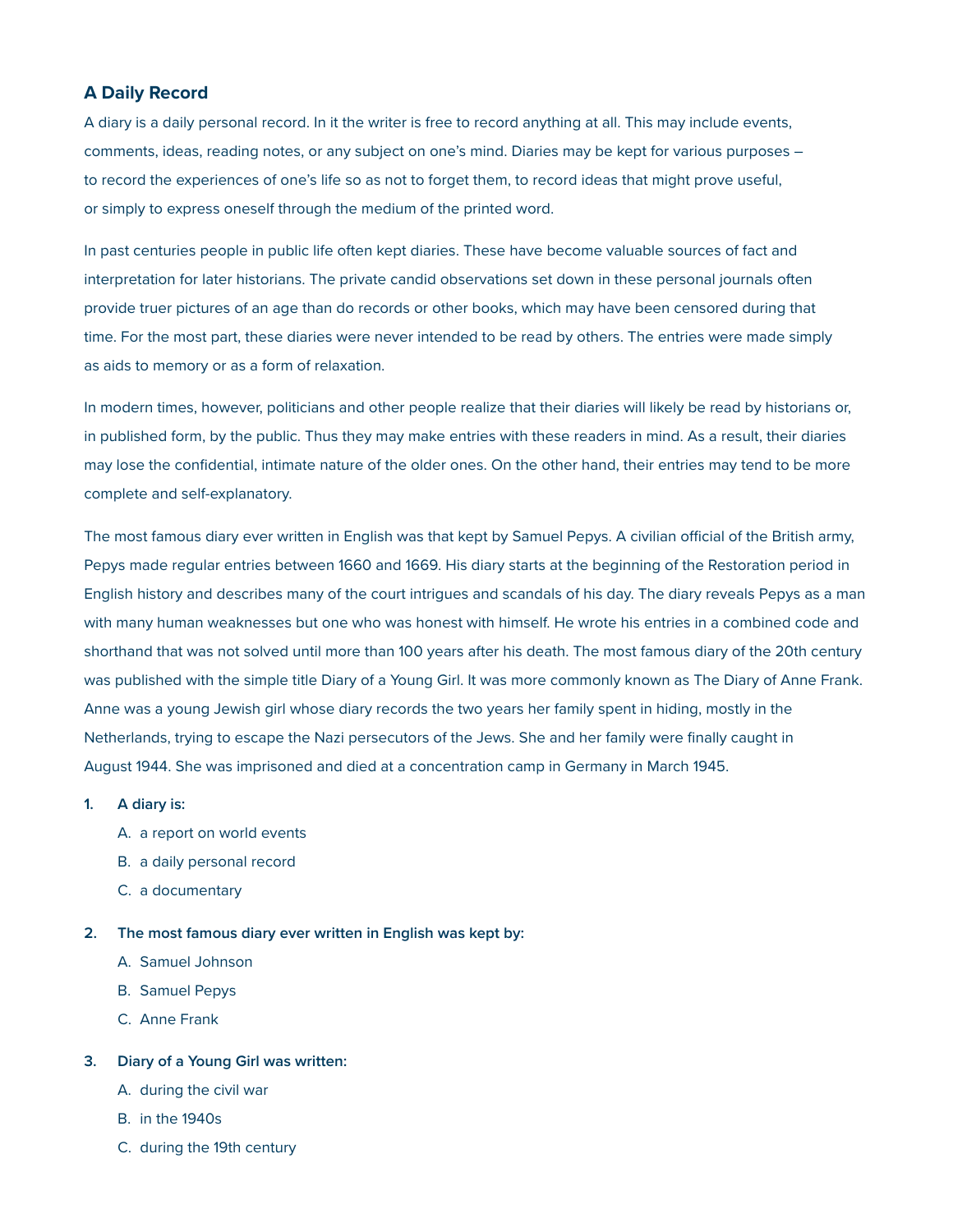#### **4. Anne Frank's diary describes:**

- A. the years her family spent hiding from the Nazis
- B. a German concentration camp
- C. the life of an average young girl
- **5. Diaries of the past may give a truer picture of an age than published books because:**
	- A. diaries are uncensored
	- B. published books give only one point of view
	- C. amateur writers were more thorough than professional writers

#### **6. Today's diarists may not be as confidential as those in the past because:**

- A. they expect that their diaries will be read by others
- B. they have more secrets to hide
- C. people today are harsher critics
- **7. You may conclude from the article that Samuel Pepys wrote his diary in code and shorthand because:**
	- A. he was fond of mysteries
	- B. he did not want his diary to be read by the wrong people
	- C. he could not write in proper English

#### **8. It is probable that most people keep diaries in order to:**

- A. become famous
- B. keep personal records
- C. practice their writing skills

| <b>Answers:</b> | 1. B 2. B 3. B 4. A |  |
|-----------------|---------------------|--|
|                 | 5. A 6. A 7. B 8. B |  |

The information in the above section has been adapted from: *Times Reading PLus: Book Six*. Jamestown Publishers, 1998, pp. 17, 18